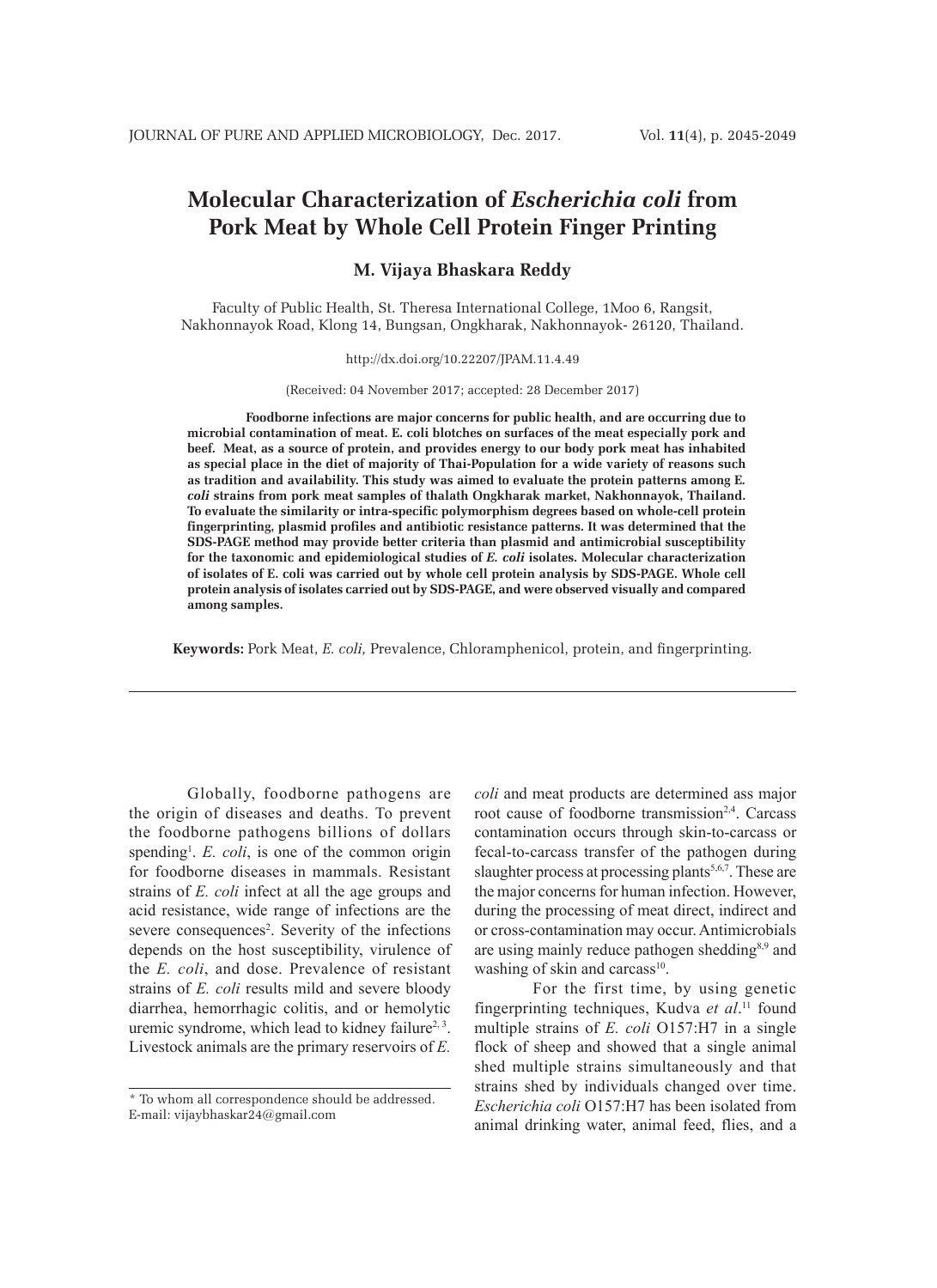pigeon at dairy farms in Wisconsin<sup>12</sup>. The majority of isolates collected at these farms had the same genetic fingerprint. Although various methods are available for genetic characterization of bacterial isolates, random amplification of polymorphic DNA (RAPD) has been used successfully in the past for *E. coli* O157: H7<sup>13, 14,15</sup> and is less costly and time-consuming than other methods. As a source of animal protein, goat meat has for long occupied a special place in the diet for a variety of reasons including taste preference, prestige, religion, tradition and availability, in almost all the communities of the country with the nutritional aspects being included more recently. Meat was the first important food that met up the hunger of ancient people living in cave<sup>16</sup>. It plays a very vital role in keeping the human body strong in order to provide energy and health $17$ . But, microorganisms present in meat may be harmful for human and



Whole-cell protein profiles of meat E*. coli*

Lane: 1: SDS-PAGE protein profiles of *E. coli* isolates from fresh pork meat sample.

Lane: 2: SDS-PAGE protein profiles of *E. coli* isolates from frozen pork meat sample.

Lane: 3: SDS-PAGE protein profiles of *E. coli* isolates from pork meat sample.

Lane: M: 1Kb DNA marker

**Fig. 1.** Extraction of whole cell protein of E. coli resistant strains by PAGE

may cause spoilage and may be used as indicator organisms. Many researchers have isolated and identified heterogeneous types of microflora from fresh meat.

Protein profiling by SDS-PAGE is a reliable and reproducible molecular technique that has been used by many workers to type various microorganisms of epidemiological interest. This technique was utilized for differentiating the pathogenic and the non-pathogenic strains. Plasmid analysis has also proved a useful method for differentiating bacterial isolates<sup>18, 19</sup>. The number and size of the plasmids present is used as the basis for strain identification. This strain typing technique has been used successfully for analysis of outbreaks of nosocomial infections<sup>20</sup> and community-acquired infections<sup>21</sup> caused by a variety of species of Gram negative rods. In the present study aimed to investigate the whole cell protein patterns for characterizing and differentiating *E. coli* isolates from meat samples.

### **MATERIALS AND METHODS**

A total number of 74 pork meat samples were collected equally from slaughter yards and meat stalls. After collection, bacteriological analysis of the samples was performed to asses the selected microbial attributes in goat meat cuts of different sources by using MacConkey (MC) agar or nutrient agar medium to find out the sanitary quality and identification of bacterial strains in goat meat. Bacteria were cultured on these media in aerobic conditions at  $37^{\circ}$ Cfor 24 h<sup>22</sup> and colonies were identified by standard biochemical tests.

### **Whole cell protein analysis**

The total protein samples were extracted as described by the Kishore *et al*. 23 (1996). Total protein analysis was carried out by using sodium dodecyl sulfate polyacrylamide gel electrophoresis (SDS-PAGE) as described previously. Each run

**Table 1.** Prevalence of antimicrobial resistance in E. coli isolates of pork meat

| Meat sample                                              | Tetracycline $(\% )$ | Ampicillin $(\%)$                   | Chloramphenicol $(\% )$             | Streptomycin $(\% )$               |  |
|----------------------------------------------------------|----------------------|-------------------------------------|-------------------------------------|------------------------------------|--|
| Pork $(n=46)$<br>Sensitive<br>Resistance<br>Intermediate | 28(60.9)<br>18(39.1) | 12(26.08)<br>21(45.66)<br>13(28.26) | 11(23.91)<br>15(32.61)<br>20(43.47) | 15(32.61)<br>18(39.1)<br>13(28.26) |  |

J PURE APPL MICROBIO*,* **11**(4), DECEMBER 2017.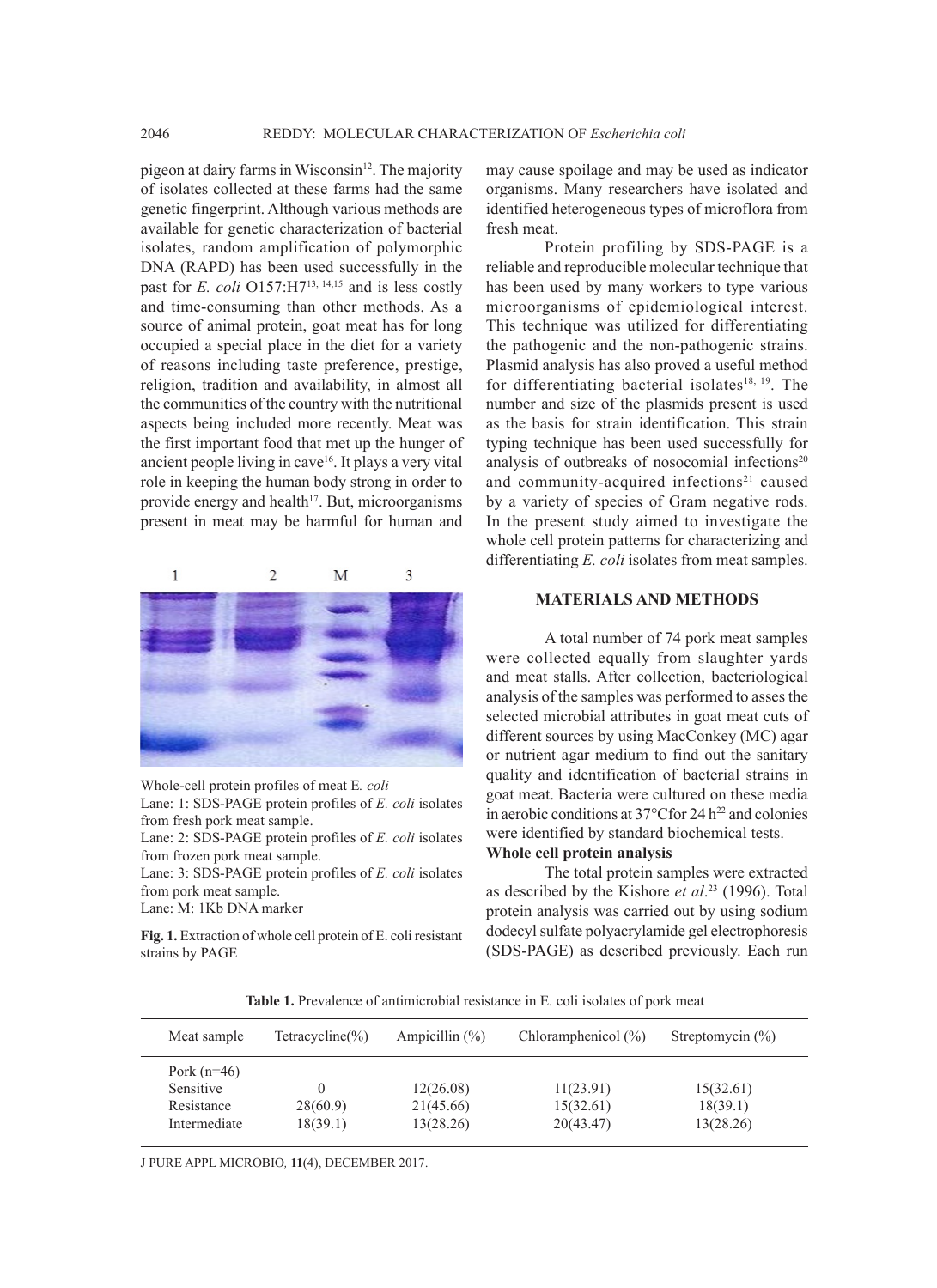included marker proteins of known molecular weight (Fermentas). The gel was stained overnight with Coomassie Brilliant Blue G-250 according to Bushuk<sup>24</sup> and Demiralp<sup>25</sup>.

## **RESULTS AND DISCUSSION**

Out of 74 samples 46(60.3%) were detected as positive by disc diffusion method, 60.9% of isolates were resistant to tetracycline, ampicillin (45.66%), chloramphenicol (32.61%) and streptomycin (39.1%) respectively. However, 39.1%, 28.26%, 28.26% for tetracycline, ampicillin, chloramphenicol and streptomycin respectively. notwithstanding, 26.08 %, 23.91%, 32.61% were sensitive to tetracycline, ampicillin, chloramphenicol and streptomycin respectively (table.1). The highest prevalence of antimicrobial resistant strains in the study area shows the high concern for the community health. Environmental sampling would be helpful in this regard, to check whether it has any impact on the persistence and dissemination of resistant strains. High prevalence of resistant strains indicating the detrimental and devastating effects of excess usage of antimicrobials.

Whole-cell protein profiles of meat E*. coli*  isolates obtained by SDS-PAGE were inspected visually and compared among samples. The protein profiles of all *E. coli* isolates exhibited different banding patterns. The genetic distance of the strains based on whole protein profiles of *E. coli* isolates was detected. SDS-PAGE is used in studies to discriminate the bacterial strains. Plasmid analysis is also used method for differentiation among some bacterial strains<sup>26, 27</sup>. This study showed that antibiotic susceptibility, plasmid DNA and SDS-PAGE analysis of whole cell proteins have a discriminatory power to distinguish the *E. coli* strain. *E. coli* strains are routinely exposed to a wide range of antimicrobial agents. *E. coli*  also has a very wide natural distribution<sup>28,29</sup> and a propensity for plasmid carriage<sup>29</sup>. Resistance to various antibiotics is relatively common in clinical pathogens in Turkey and also common in *E. coli*  strains $30,31,32$  and it is frequently plasmid-mediated  $33$ .

The high prevalence of resistance to the various class of antimicrobials in the clinical and animal origin indicates further investigations to confirm. However, it is impossible to mimic epidemiologic association between the observed high resistance to the antimicrobials. This may depend on frequency of utilization of these antimicrobials in the study area, and it demonstrate that antimicrobials could be the most commonly used in Thailand to treat human and livestock animals. Hence, need further studies to elucidate the devastating effects of antimicrobials.

Resistance in *E. coli* was observed at high prevalence from the pork samples, collected from raw meat sellers. It indicates transmission of the pathogen by the animal to human. This investigation indicates that the high prevalence of *E. coli* in pork meat could be due to current sanitary systems at retail shops and processing units. Further epidemiological investigations needed to initiate on pork production and processing continuum are recommended to further substantiate the findings of the study.

Plasmids were screened to determine their antibiotic resistance profiles. In this study, plasmids were screened to determine their antibiotic resistance profiles. It was observed that there was no close relation between plasmid occurrence and multiple antimicrobial resistance in isolates. This could be due to isolates has resistance without plasmids. SDS-PAGE analysis was the most efficient method for characterizing *E. coli* species used in this study, because these species showed differences in their electrophoretic protein patterns.

### **REFERENCES**

- 1. Havelaar AH, et al. World Health Organization global estimates and regional comparisons of the burden of foodborne disease in 2010. *PLoS Med.* 2015; **12**(12): e1001923.
- 2. Ferens WA, Hovde CJ. Escherichia coli O157:H7: animal reservoir and sources of human infection. *Foodborne Pathog Dis.* 2011; **8**(4):465–87.
- 3. Smith JL, Fratamico PM, Gunther NWT. Shiga toxin-producing Escherichia coli. *Adv Appl Microbiol*. 2014; **86**:145–97.
- 4. Croxen MA, et al. Recent advances in understanding enteric pathogenic Escherichia coli. *Clin Microbiol Rev.* 2013; **26**(4):822–80.
- 5. Arthur TM, et al. Super shedding of Escherichia coli O157:H7 by cattle and the impact on beef carcass contamination. *Meat Sci*. 2010; **86**(1):32– 7.

J PURE APPL MICROBIO*,* **11**(4), DECEMBER 2017.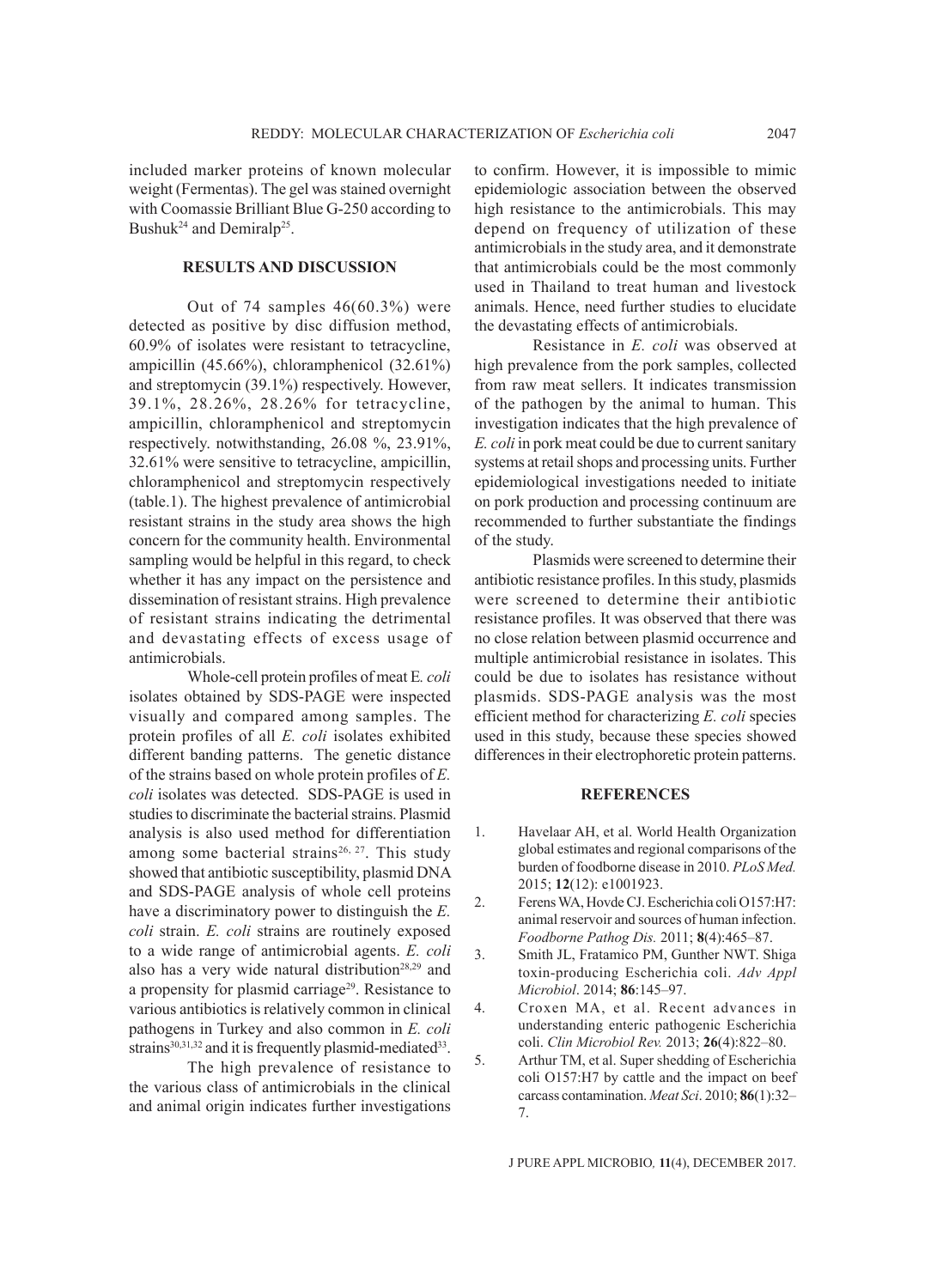- 6. Brichta-Harhay DM, et al. Salmonella and Escherichia coli O157:H7 contamination on hides and carcasses of cull cattle presented for slaughter in the United States: an evaluation of prevalence and bacterial loads by immunomagnetic separation and direct plating methods. *Appl Environ Microbiol*. 2008; **74**(20):6289–97.
- 7. Elder RO, et al. Correlation of enterohemorrhagic Escherichia coli O157 prevalence in feces, hides, and carcasses of beef cattle during processing. *Proc Natl Acad Sci* U S A. 2000; **97**(7): pp 2999–3003.
- 8. Arthur TM, et al. Evaluation of a direct-fed microbial product effect on the prevalence and load of Escherichia coli O157:H7 in feedlot cattle. *J Food Prot.* 2010; **73**(2):366–71.
- 9. Smith DR. Cattle production systems: ecology of existing and emerging Escherichia coli types related to foodborne illness. *Annu Rev Anim Biosci*. 2014; **2**:445–68.
- 10. Koohmaraie M, et al. Post-harvest interventions to reduce/eliminate pathogens in beef. *Meat Sci*. 2005, **71**(1):79–91.
- 11. Kudva, I. T., P. G. Hatfield, and C. J. Hovde. Characterization of *Escherichia coli* O157:H7 and other Shiga toxin-producing *E. coli* serotypes isolated from sheep. *J. Clin. Microbiol*. 1997; **35:**892-899.
- 12. Shere, J. A., K. J. Bartlett, and C. W. Kaspar. Longitudinal study of *Escherichia coli* O157:H7 dissemination on four dairy farms in Wisconsin. *Appl. Environ. Microbiol.* 1998; **64**:1390–1399.
- 13. Birch, M., D. W. Denning, and D. Law. Rapid genotyping of *Escherichia coli* O157 isolates by random amplification of polymorphic DNA. *Eur.J. Clin. Microbiol. Infect. Dis.* 1996; **15**:297–302.
- 14. Pacheco, A. B. F., B. E. C. Guth, K. C. C. Sores, D. F. de Almeida, andL. C. S. Ferreira. Clonal relationships among *Escherichia coli*  serogroupO6 isolates based on RAPD. *FEMS Microbiol. Lett.* 1971; **48**:255–260.
- 15. Wang, G, T. S. Whittam, C. M. Berg, and D. E. Berg**.** RAPD (arbitrary primer) PCR is more sensitive than multilocus enzyme electrophoresis for distinguishing related bacterial strains. *Nucleic Acids Res.* 1993; **21**: 5930–5933.
- 16. Johanson L, Underdal B, Grosland K, Whelehan OP and Roberts TA. A survey of the hygienic quality of beef and pork carcasses in Norway. *Acta Veterinaria Scandinavica* 1983; **24**: 11-13.
- 17. Rahman MM. *Fundamentals of Meat Hygiene*. 'Bismillah' Farming and Frozen Meat Ltd. Dhaka, Bangladesh. 2000; 76-101.
- 18. Waschmut IK, Griffin PM and Wells JG.

J PURE APPL MICROBIO*,* **11**(4), DECEMBER 2017.

*Escherichia coli* O157:H7, a cause of hemorrhagic colitis and hemolytic uremic syndrome. *Acta Paediatr Jpn.* 1991; **33**: 603-612.

- 19. Dorn CR, Silapanuntakul R, Angrick EJ and ShipmanLD. Plasmid analysis and epidemiology of *Salmonella enteritis's* infection in three commercial layer flocks. *Avian Dis.* 1992; **36**: 844-851.
- 20. Schaberg DR, Tompkins LS and Falkow S. Use of agarose gel electrophoresis of plasmid deoxyribonucleic acid to fingerprint gramnegative bacilli. *J Clin Microbiol.* 1981; **13**: 1105-1110.
- 21. Fornasini M, Reeves RR, Murray BE, Morrow AL andPickering LK. Trimethoprim-resistant *Escherichia coli* in households of children attending day care centers. *J Infect Dis.* 1992; **166**: 326-330.
- 22. Forbes BA, Sham DF, Weissfeld AS, Trevino Enterobacteriaceae. *Baily and Scott's Diagnostic Microbiology*. Mosby New York, 1998; 509-526.
- 23. Kishore L, Natarajan K and Babu LR. Total soluble protein and membrane lipopolysaccharide profiles in differentiating *Rhizobium* isolates. *Microbios.* 1996; **86**: 143-156.
- 24. Bushuk W, Hay RL, Larsen NG, Sara RG, Simmons LD and Sutton KH. Effect of mechanical dough development on the extractability of wheat storage proteins from bread dough. *Cereal Chem*. 1977; **74:** 389-395.
- 25. Demiralp H, Çelik S and Köksel H. Effects of oxidizing agents and defatting on the electrophoretic patterns of flour proteins during dough mixing. *EurFood Res Technol.* 2000; **211:**  322-325.
- 26. Tanner ACR, Listgarten MA and Ebersole JL. *Bacteroides forsythus* sp. nov., a slow-growing, fusiform *Bacteroides* sp. from the human oral cavity. *Int J Syst Bacteriol*. 1986; **36:** 213-221.
- 27. Wallia TM, Williamson T, Kaiser A and Tewari R. Usefulness of protein patterns and epidemiology of *Salmonella enteritis* infection in three commercial layer flocks. *Eur* J *Clin Microbiol Infect Dis.* 1988; **7**: 248-255.
- 28. Selander RK and Levin BR. Genetic diversity and structure in *Escherichia coli*. *Science.* 1980; **210**: 545–547.
- 29. Sherley M, Gordon DM and Collignon PJ. Species differences in plasmid carriage in the Enterobacteriaceae. *Plasmid. 2*000; **349:** 79–85.
- 30. Elçi S, Özerden AN and Gül K. ‹drar örneklerinden izole edilen *E. coli* sufllar›n›n baz› kinolonlaraduyarl›l›klar›. *ANKEM Derg*. 1998; **12**: 86-90.
- 31. Tekerekolu MS, Durmaz B, Sönmez E, Korolu